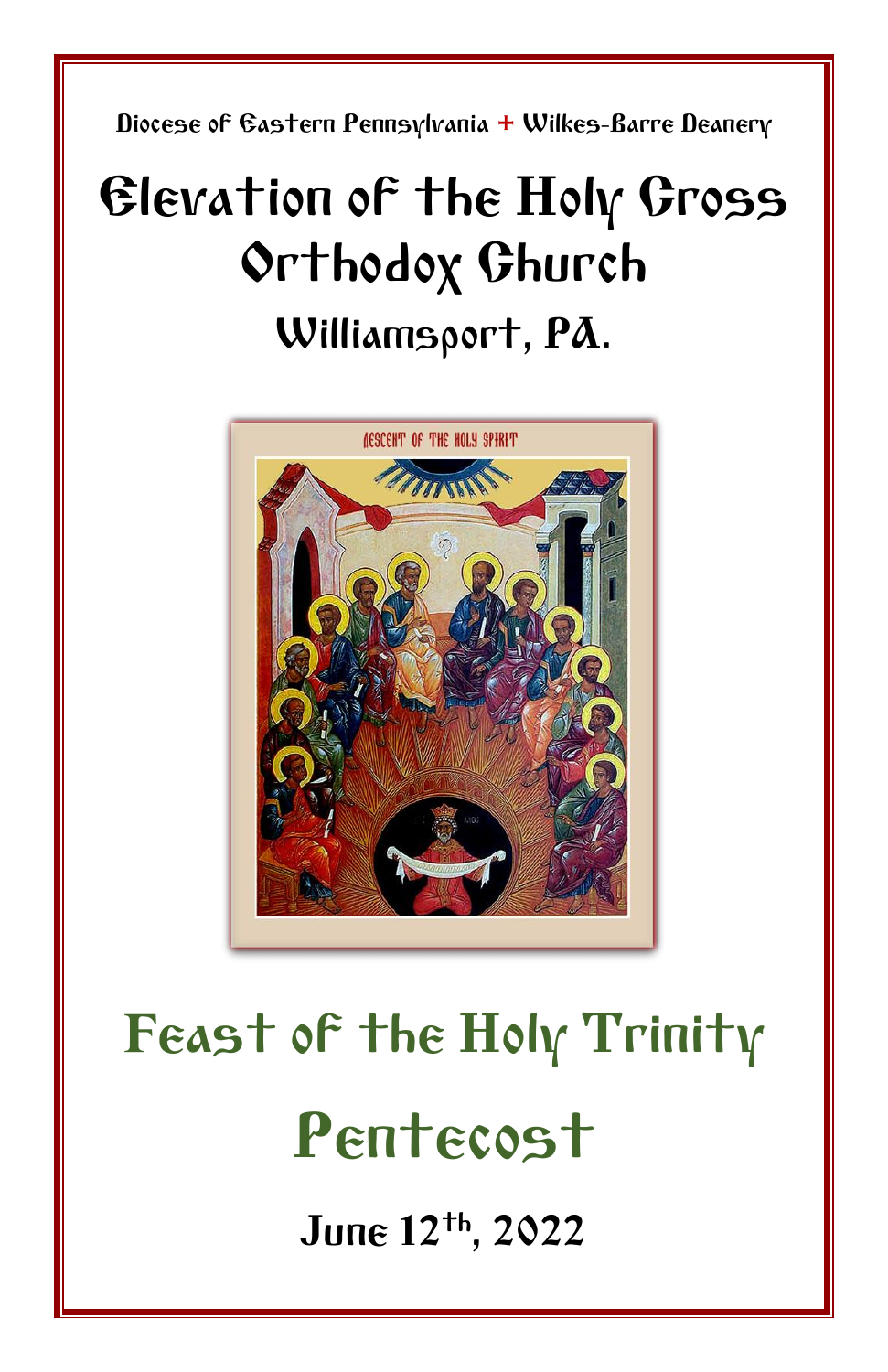## Elevation of the Holy Cross Orthodox Church

1725 Holy Cross Ln Williamsport, Pennsylvania 17701-2749 www.holycrosswilliamsport.org

Rev. Fr. Seraphim Reynolds, Pastor Office: 570.322.3020 (c) 717.576.3503 Email: priestseraphim@protonmail.com

#### *Today's Scripture Readings:*

*Epistle: Acts 2: 1-11 Gospel: St. John 7:37-52, 8:12*

## *Joyous Feast!!*

*A festive welcome to everyone, and especially to our guests this morning! Please join us for some fellowship after in the Parish Hall!*

## **Services, Events & Announcements**

+ *Compline/Bible Study – Wednesday June 15th @ 5:30pm*

+ *Great Vespers – Saturday June 18 th @ 5pm*

+ *Divine Liturgy - Sunday June 19 th @ 10am (Hours @ 9:40) festive Father's Day potluck Fellowship following!*

+ Today we say goodbye to John Andrew Barrett, our Choir director. Thank you, John, for ALL that you have done for the Choir and our Parish! We will surely miss you and may God Bless you in your new position.

## *Our Giving – June 5 th , 2022*

Tithes/Offerings - \$2,290.00 / Online Giving - \$221.95 Candle Offerings – \$42.00 Love Offerings - \$120.00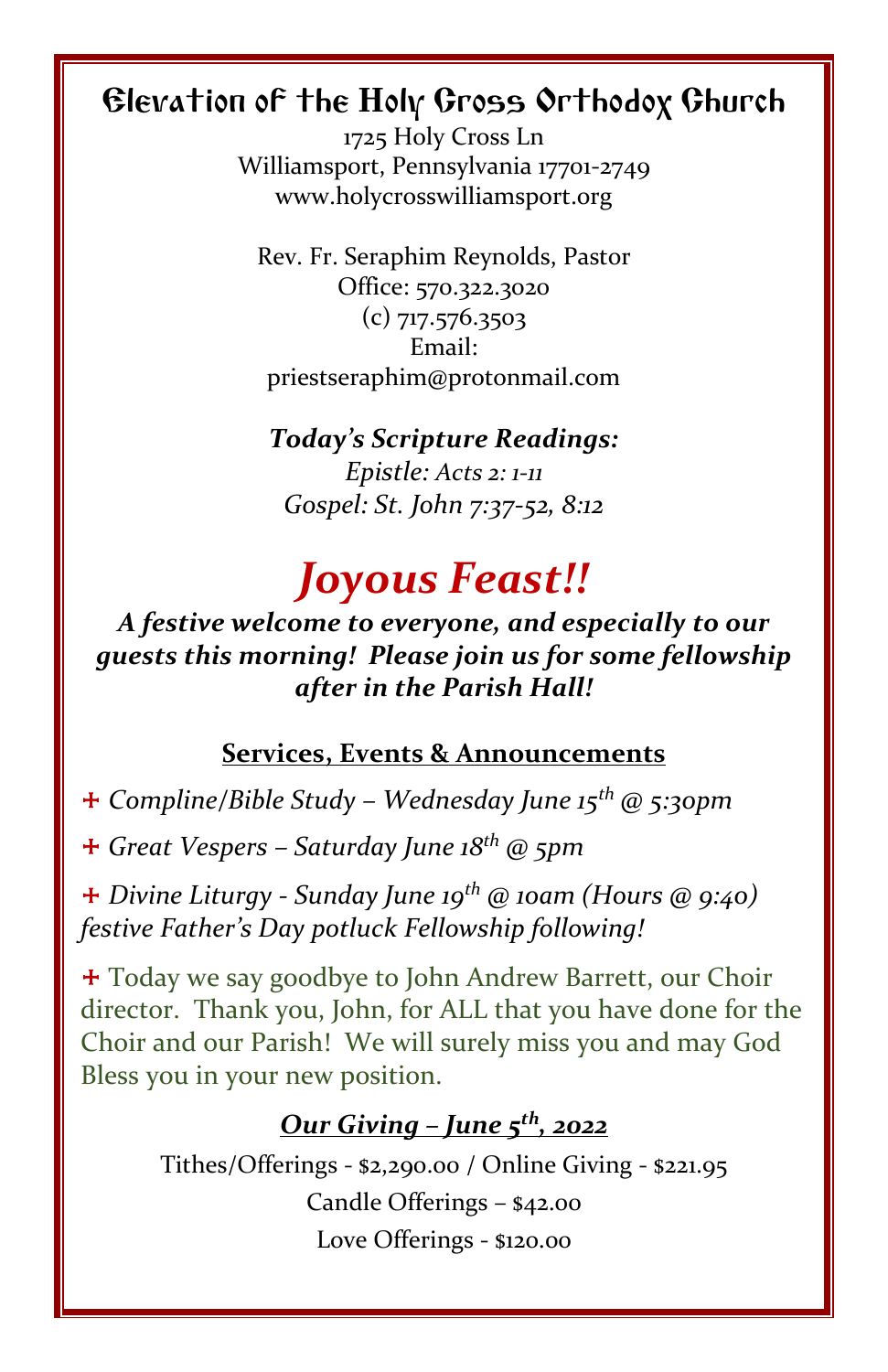*Regarding Holy Communion***:** Only those faithful who are Orthodox Christians and have **properly prepared themselves** by **fasting, prayer [i.e.,** *Prayers Before Communion***], recent confession**, and who were *at least present for the reading of the Epistle and Gospel* should approach to receive the Holy Eucharist. *We should all be at peace with each other too*. If you have any questions about Communion, please see Fr. Seraphim.

## *THE STRUGGLE Holiness Comes Only to Those Who Struggle*

There is no spiritual improvement if we do not seek to please God with holiness of life. If we find good in our deeds, we must attribute it to God. If we find we've neglected our spiritual struggle, and acted with foolish abandon, we, in our weakness, must turn to God in repentance. We must resolve to turn ourselves around, with God's help, and fight against the enemy of our souls. Holiness comes only to those who struggle.

It is often difficult for us to put our total trust in God. We have our own agenda as to what WE think needs to happen and wonder where God is when we don't get the answer to our prayers the way we think it should be. We are like little children who doubt our mom's love when we don't get the cookie we want, just before dinner.

When good things happen to us we are convinced God is looking kindly upon us, but when things happen that are disappointing or even bad we think God is absent. As God is